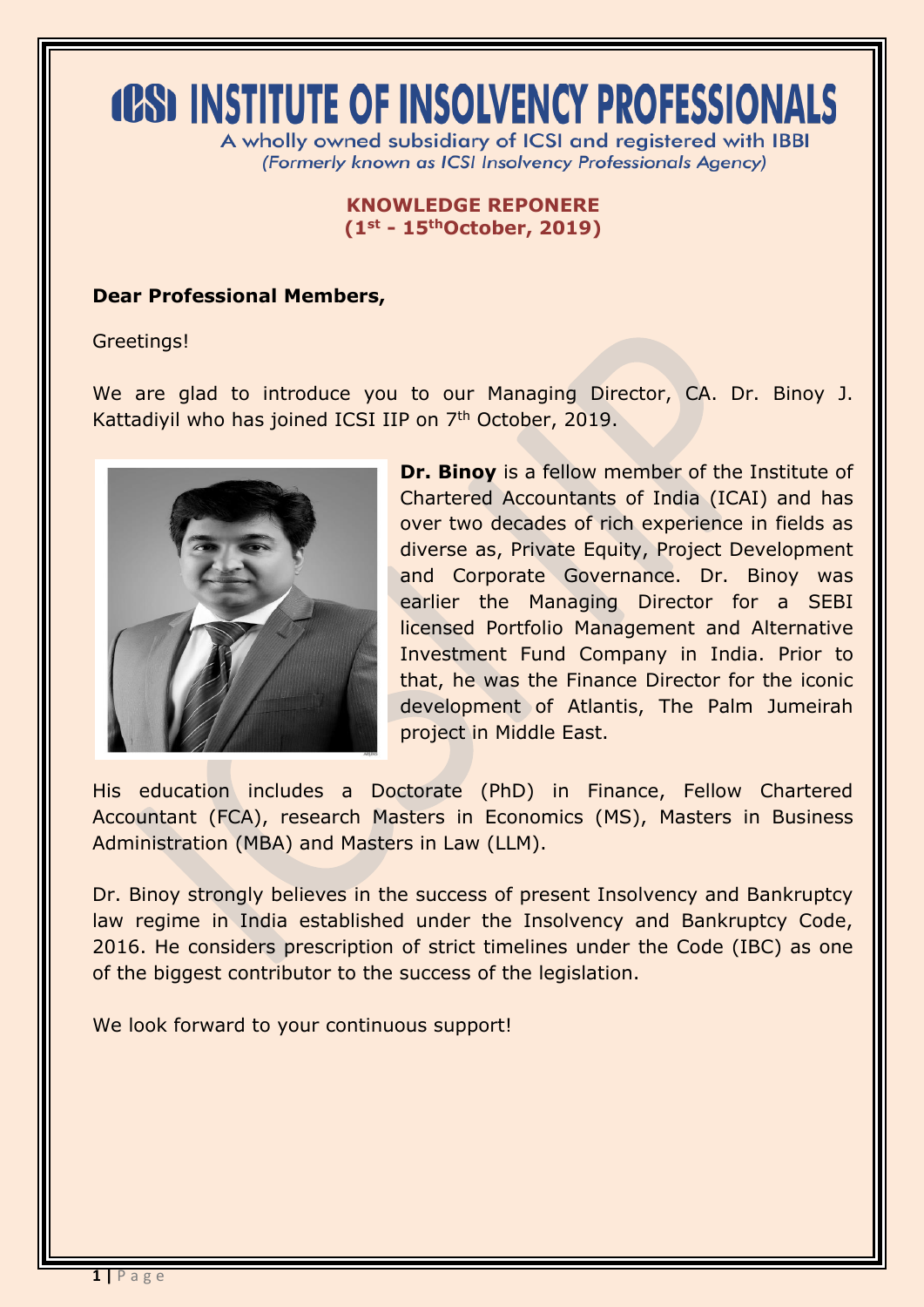We are pleased to share with you our next issue of the knowledge bulletin on the Insolvency and Bankruptcy Code, 2016 (**"Code"**).

# **NEWS UPDATE(S)**

 **Haldiram emerges as sole bidder to buy insolvency-bound Kwality for Rs. 130 crore.**

In the insolvency proceedings initiated by the global private equity player, KKR India Financial Services, against *M/s Kwality Ltd.* wherein RP Shailendra Ajmera, who is a part of the multinational consultancy firm EY, is appointed as the Resolution Professional,Delhi-based Haldiram group has emerged as the sole bidder for acquiring debt-ridden dairy firm *Kwality* with an offer of around Rs. 130 crores in the ongoing insolvency process.Kwality has a total debt of Rs. 19,00 Crores.

#### Read more at:

[//economictimes.indiatimes.com/articleshow/71519712.cms?utm\\_source=contentofinte](https://economictimes.indiatimes.com/articleshow/71519712.cms?utm_source=contentofinterest&utm_medium=text&utm_campaign=cppst) [rest&utm\\_medium=text&utm\\_campaign=cppst](https://economictimes.indiatimes.com/articleshow/71519712.cms?utm_source=contentofinterest&utm_medium=text&utm_campaign=cppst)

 **NCLAT asked Enforcement Directorate to release Bhushan Power's attached property**

The National Company Law Appellate Tribunal (NCLAT) on 14<sup>th</sup> October, 2019 has put JSW Steels' payment of Rs 19,700 crores to acquire Bhushan Power and Steel (BPSL) on hold and has asked the Enforcement Directorate (ED) to release the BPSL's attached properties. The attachment (of immovable properties) was caused (by the ED) pursuantto a money laundering case against the CD for allegations of siphoning-off of funds obtained as loans from various Banks and Financial Institutions.

The appellate tribunal has further directed the ED not to attach any more property of BPSL without its permission.

#### Read more at:

[//economictimes.indiatimes.com/articleshow/71582768.cms?utm\\_source=contentofinte](https://economictimes.indiatimes.com/articleshow/71582768.cms?utm_source=contentofinterest&utm_medium=text&utm_campaign=cppst) [rest&utm\\_medium=text&utm\\_campaign=cppst](https://economictimes.indiatimes.com/articleshow/71582768.cms?utm_source=contentofinterest&utm_medium=text&utm_campaign=cppst)

# **Government mulls raising Rs 1 lakh default threshold for invoking IBC.**

The Government is examining the suggestion made to it to raise the threshold limit (of Rs. 1 lakh default) to invoke the provisions of Insolvency and Bankruptcy Code (IBC) to reduce number of cases in the NCLT, Corporate Affairs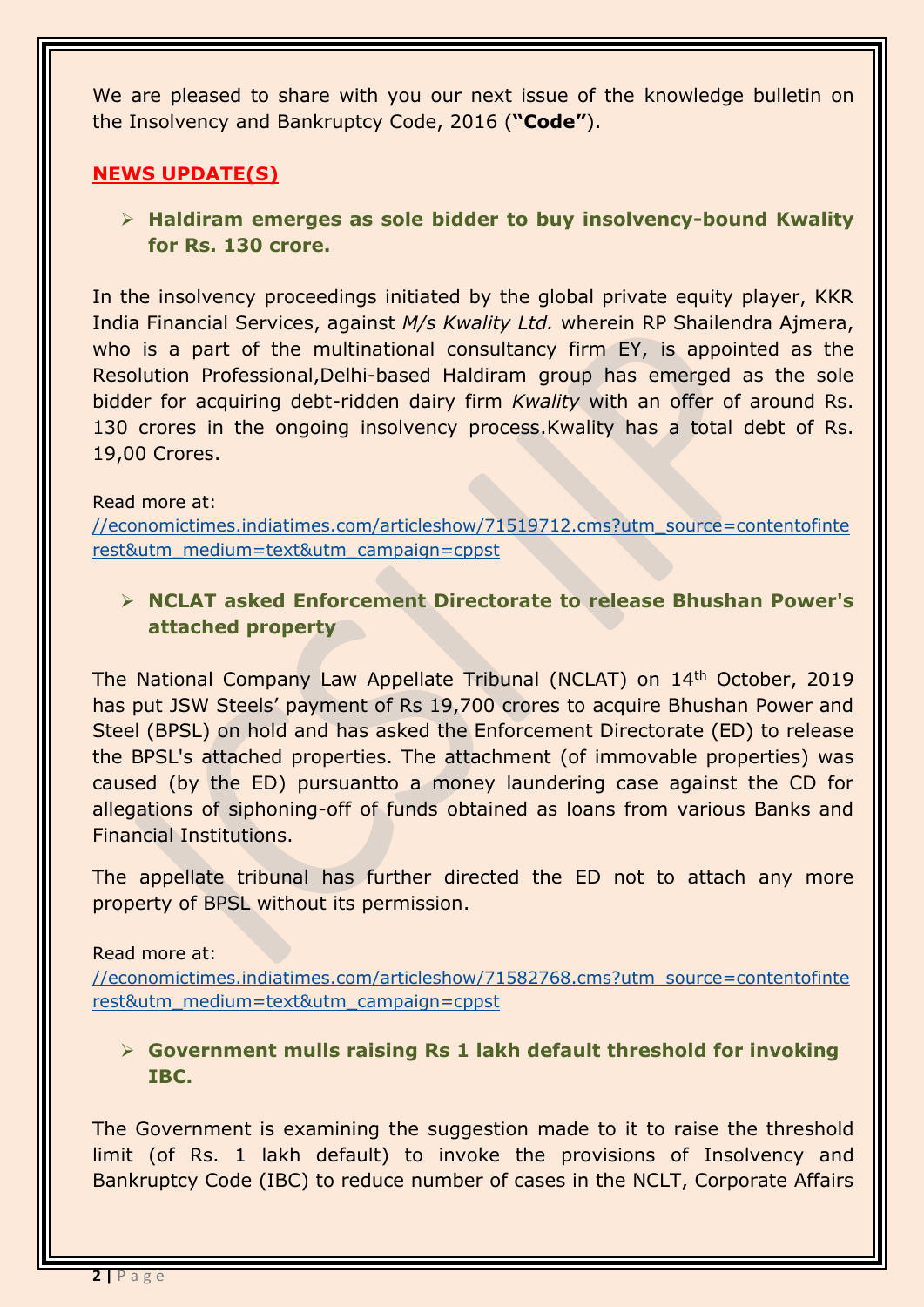Secretary, Injeti Srinivas said. He also mentioned that the banks should be looking at other options for recovering loans before invoking the IBC, especially in those cases where amount of bad loans is not significant.

Read more at:

[//economictimes.indiatimes.com/articleshow/71583287.cms?utm\\_source=contentofinte](https://economictimes.indiatimes.com/articleshow/71583287.cms?utm_source=contentofinterest&utm_medium=text&utm_campaign=cppst) [rest&utm\\_medium=text&utm\\_campaign=cppst](https://economictimes.indiatimes.com/articleshow/71583287.cms?utm_source=contentofinterest&utm_medium=text&utm_campaign=cppst)

# **LIST OF COMPANIES THAT HAVE RECENTLY UNDERGONE LIQUIDATION**

| S.<br>$\overline{\phantom{a}}$ No | <b>Case Title</b>                                             | <b>Bench</b> | <b>Date of Order</b> |
|-----------------------------------|---------------------------------------------------------------|--------------|----------------------|
|                                   | In the matter of Guman<br>Furniture and Services Pvt.<br>Ltd. | Jaipur       | 01.10.2019           |
| 2.                                | In the matter of Sharif Knife   Mumbai<br>Company Pvt. Ltd.   |              | 01.10.2019           |

# **BRIEF OF JUDGEMENTS**

| $S_{1}$<br>No. | Cause<br><b>Title</b>                                         | Date of Court<br>Order |                  | <b>Order Brief</b>                                                                                                                                                                                                                                                                                                                                                                                                                                                                                                                                                             | <b>Case link</b>                     |
|----------------|---------------------------------------------------------------|------------------------|------------------|--------------------------------------------------------------------------------------------------------------------------------------------------------------------------------------------------------------------------------------------------------------------------------------------------------------------------------------------------------------------------------------------------------------------------------------------------------------------------------------------------------------------------------------------------------------------------------|--------------------------------------|
| 1.             | Duncans<br><b>Industries</b><br>$Ltd.$ v.<br>A.J.Agroch<br>em | $ 04.10.2019\rangle$   | Supreme<br>Court | In an appeal filed by the $\frac{h}{h}$ https://ibb<br>against NCLAT's   i.gov.in//u<br>CD<br>order wherein the<br>NCLAT had reversed<br>AA's order of declining<br>entertain OC's 324a7f49a<br>to to<br>application (filed $u/s$ 9, $d62e3049$ .<br>IBC) on the ground that $pdf$<br>the application is not<br>maintainable in view of<br>provisions of Tea Act,<br>1953, the SC, while<br>upholding NCLAT's<br>order, has clarified on<br>the over-riding effect of<br>IBC over the Tea Act,<br>1953. The SC held that<br>the provisions of IBC<br>have an overriding effect | ploads/ord<br>er/e28afc5<br>6033ed5b |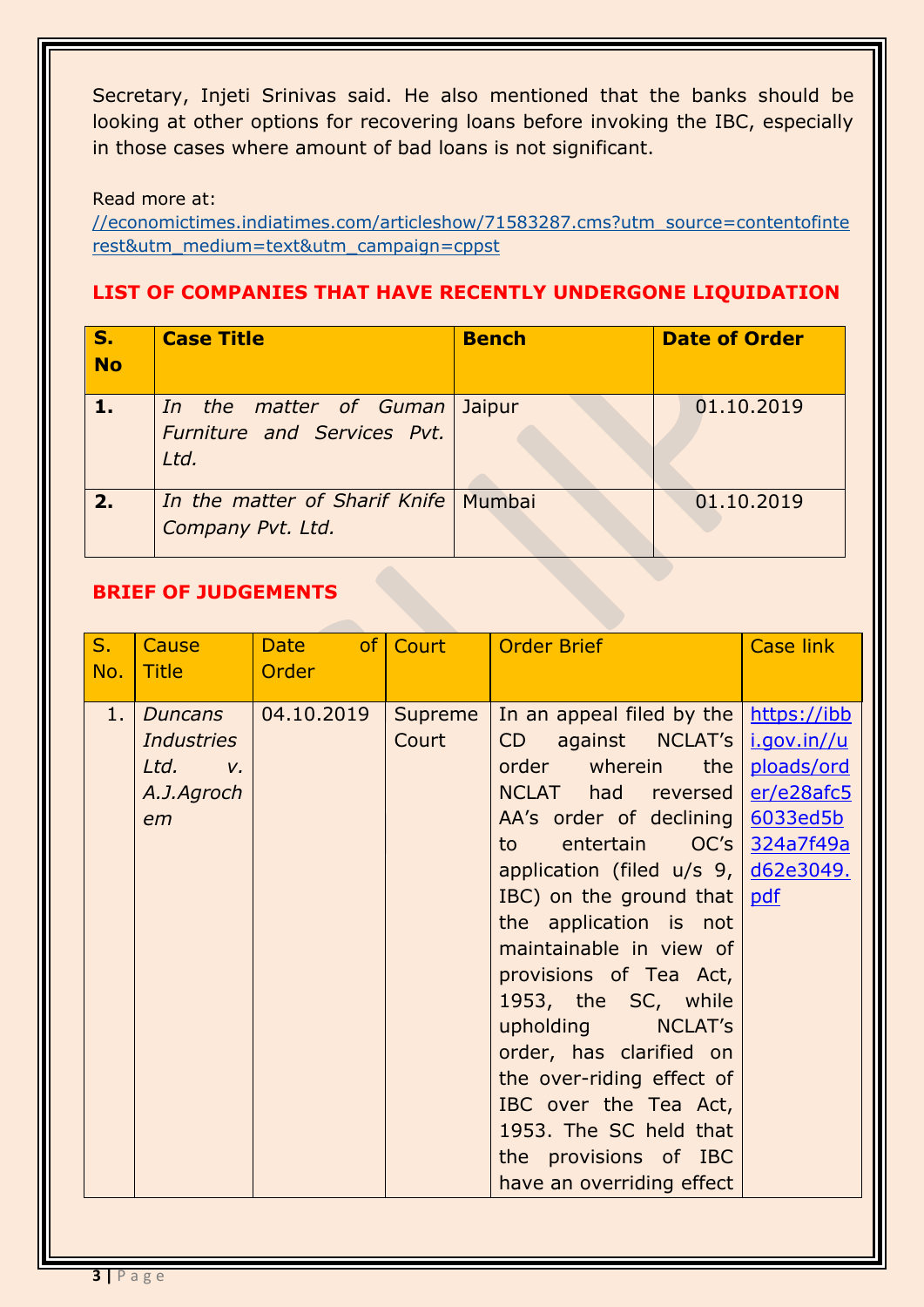|    |                                                                                  |            |                  | over the Tea Act, 1953.<br>The context of the order<br>is thatin cases wherein<br>management of a tea<br>unit has been taken over<br>by the Central<br>Government, section<br>$16G(1)(c)$ of the Tea<br>Act, 1953 requires<br>consent of the Central<br>Government to be<br>mandatorily taken<br>before initiation of<br>proceedings for winding<br>up or for appointment of<br>a receiver in respect of<br>such company. Thus,<br>vide its order dt. 4th<br>October, 2019 passed in<br>the matter, the Apex<br>Court has clarified that<br>the insolvency<br>proceedings initiated<br>under Section 7 or<br>Section 9 by the FC or<br>the OC respectively shall<br>maintainable even<br>be<br>obtaining<br>without<br>Central Government's<br>consent. |                                                                                                                   |
|----|----------------------------------------------------------------------------------|------------|------------------|---------------------------------------------------------------------------------------------------------------------------------------------------------------------------------------------------------------------------------------------------------------------------------------------------------------------------------------------------------------------------------------------------------------------------------------------------------------------------------------------------------------------------------------------------------------------------------------------------------------------------------------------------------------------------------------------------------------------------------------------------------|-------------------------------------------------------------------------------------------------------------------|
| 2. | Sagar<br>Sharma &<br>Anr<br>$V_{\rm r}$<br>Phoenix<br>Pvt.<br><b>Arc</b><br>Ltd. | 30.09.2019 | Supreme<br>Court | In the present appeal<br>matter, Hon'ble Apex<br>Court, while clarifying<br>that Article 141 of the<br>Constitution of India<br>requires that<br>its<br>judgments are to be<br>followed both in letter<br>and in spirit, has ruled<br>that the date of coming<br>into force of IBC the<br>cannot form the trigger                                                                                                                                                                                                                                                                                                                                                                                                                                       | https://ibb<br>i.gov.in//u<br>ploads/ord<br><u>er/f20674</u><br><u>d09e65a0c</u><br>bd694fbb4<br>d13cb754.<br>pdf |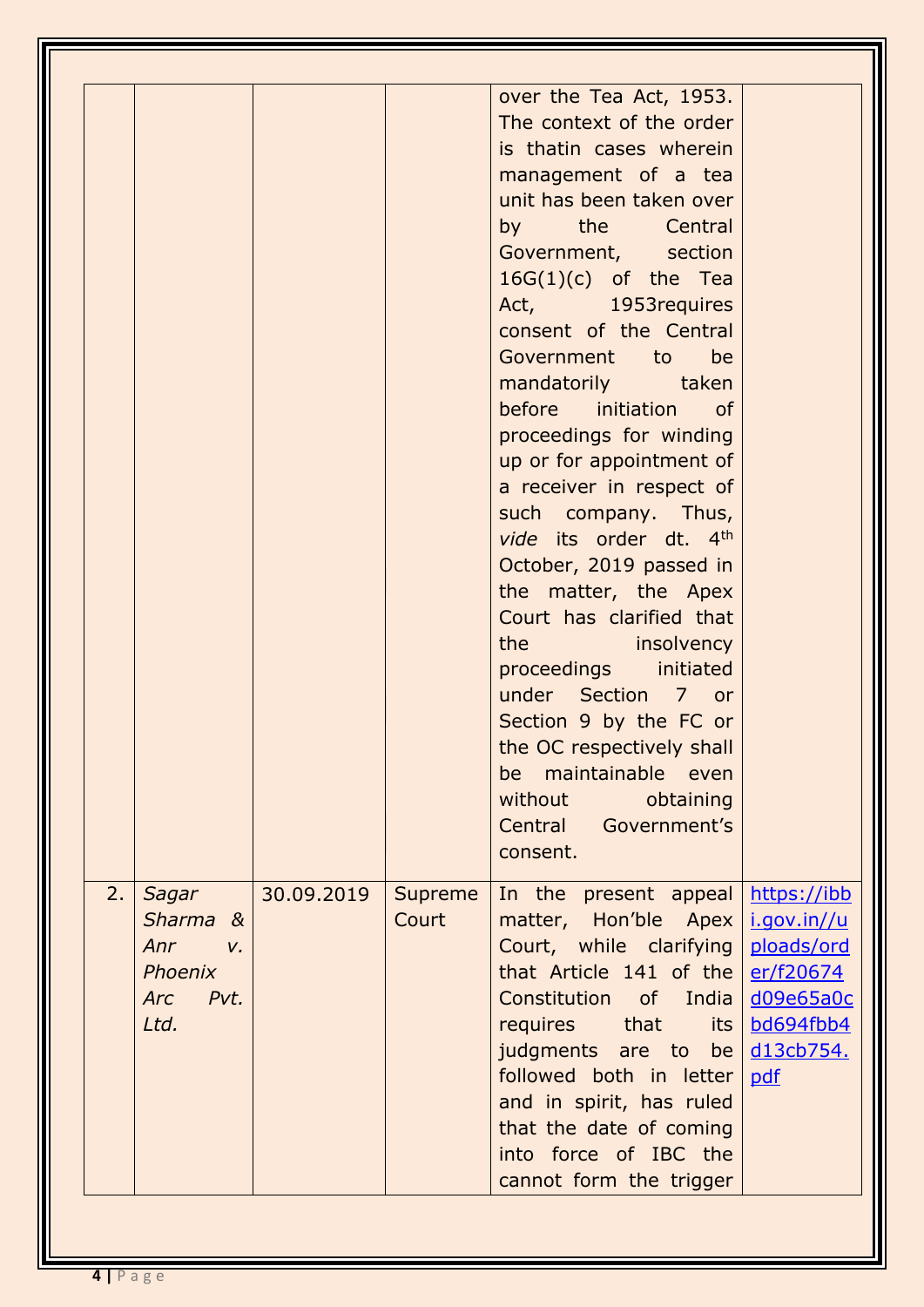| point of limitation for<br>applications filed under<br>the Code.                                                                                                                                                                                                                                                                                                                                                                                                                                                      |
|-----------------------------------------------------------------------------------------------------------------------------------------------------------------------------------------------------------------------------------------------------------------------------------------------------------------------------------------------------------------------------------------------------------------------------------------------------------------------------------------------------------------------|
| While reiterating its<br>rulingpassed in the<br>matter of <i>B.K.</i><br>EducationalServices (P)<br>Ltd. v. Parag Gupta &<br>Associates, the Apex<br>Court further clarified<br>that for the applications<br>filed u/s 7, IBC the<br>article of Limitation Act,<br>1963 which shall be<br>applicable is Article 137,<br>which is in the nature of<br>a residuary clause and<br>provides for a limitation<br>period of 3 years in<br>cases of applications for<br>which no period of<br>limitation is provided<br>for. |
| Vide the impugned order<br>Article 62 (erroneously<br>stated to be Article 61)<br>stated to<br>be<br>was<br>attracted to the facts of<br>the case in view of the<br>fact that there was a<br>deed of mortgage<br>executed between the<br>parties. The SC,<br>however, made it clear<br>that an application u/s<br>7, IBC does not purport<br>to be an application to<br>enforce any mortgage<br>liability, and is an<br>application made by a<br><b>Financial Creditor stating</b><br>that<br>default,<br>a<br>as     |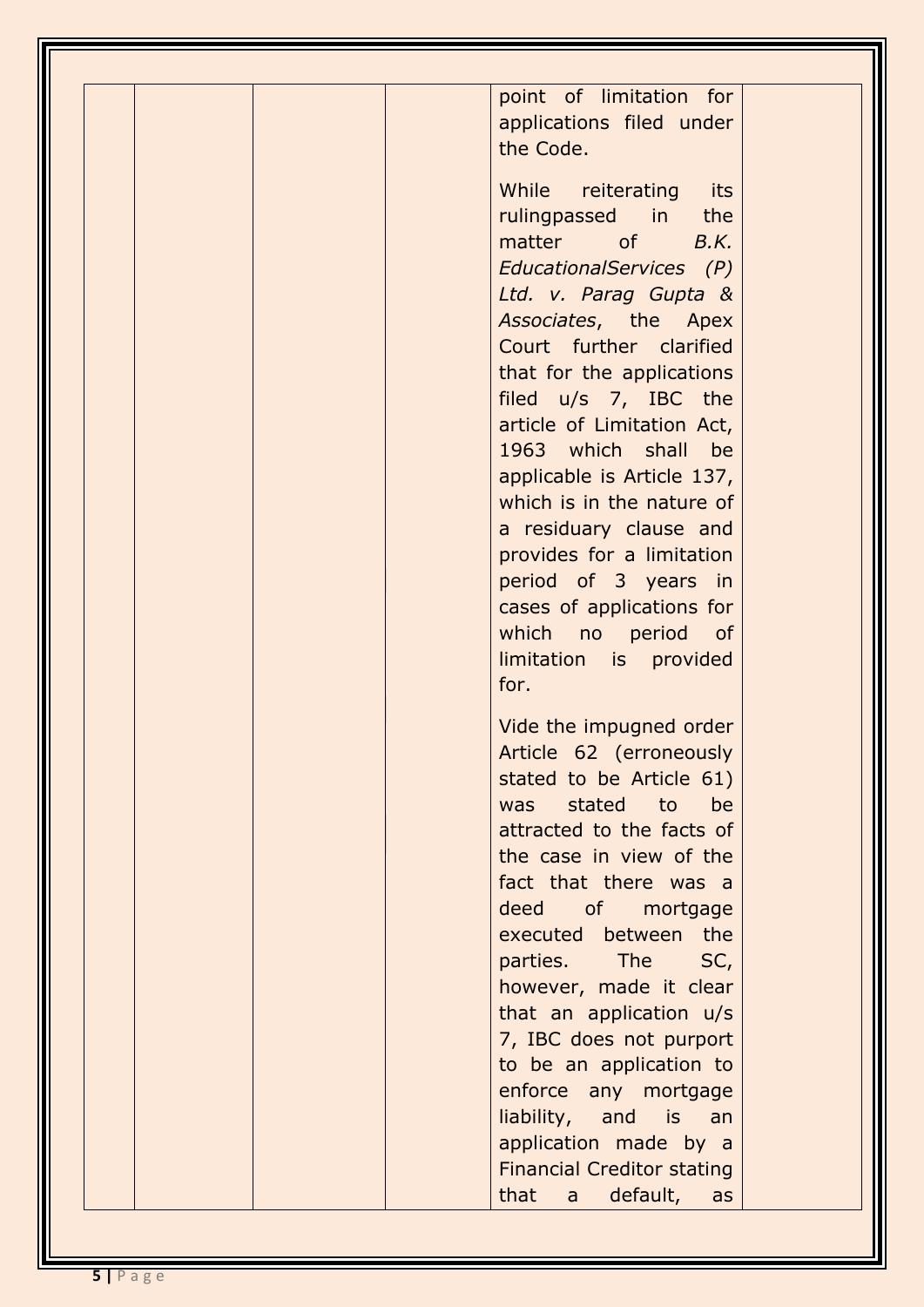|                                                                                                                             |            |               | defined under the IBC,<br>has been made, which<br>amounts to Rs. 1 lac or<br>above.                                                                                                                                                                                                                                                                                                                                                                                                                                                                                                                                                                                                                                                                                                                                                                                                                                                                                                                                                                                |                                                            |
|-----------------------------------------------------------------------------------------------------------------------------|------------|---------------|--------------------------------------------------------------------------------------------------------------------------------------------------------------------------------------------------------------------------------------------------------------------------------------------------------------------------------------------------------------------------------------------------------------------------------------------------------------------------------------------------------------------------------------------------------------------------------------------------------------------------------------------------------------------------------------------------------------------------------------------------------------------------------------------------------------------------------------------------------------------------------------------------------------------------------------------------------------------------------------------------------------------------------------------------------------------|------------------------------------------------------------|
| 3.<br>Action<br>Ispat<br>$\alpha$<br>Power Pvt.<br>Ltd<br>$V_{\rm c}$<br>Shyam<br>Metalics &<br>Energy<br>Limited &<br>Ors. | 10.10.2019 | High<br>Court | In an appeal preferred<br>against a single judge   i.gov.in//u<br>bench order, wherein,<br>on an application moved<br>by the SBI $(FC)$ , the<br>winding-up proceedings   19ffdb414<br>initiated by one of the $d58e583c4$<br>Creditors (M/s Shyam<br>Metalics & Energy Ltd.)<br>of the CD were revoked<br>and the Company<br>Petition was directed to<br>be transferred to the<br><b>NCLT, the Division Bench</b><br>(DB) of the Delhi High<br>Court while upholding<br>the impugned order has<br>held that an application<br>for transfer of a case to<br>the National Company<br>Law Tribunal under<br>Insolvency<br>and<br>Bankruptcy Code is<br>maintainable even after<br>service of notice<br>on<br>company in respect of<br>whom the winding up<br>proceedings are filed.<br>The DB also held that<br>merely because the Ld.<br>Company<br>Judge<br>had<br>ordered the winding-up<br>of the appellant, it does<br>not follow that it should<br>be necessarily liquidated<br>and dissolved.It further<br>held that other options<br>available, namely<br>to | https://ibb<br>ploads/ord<br>er/fe0847<br>ae462b54<br>.pdf |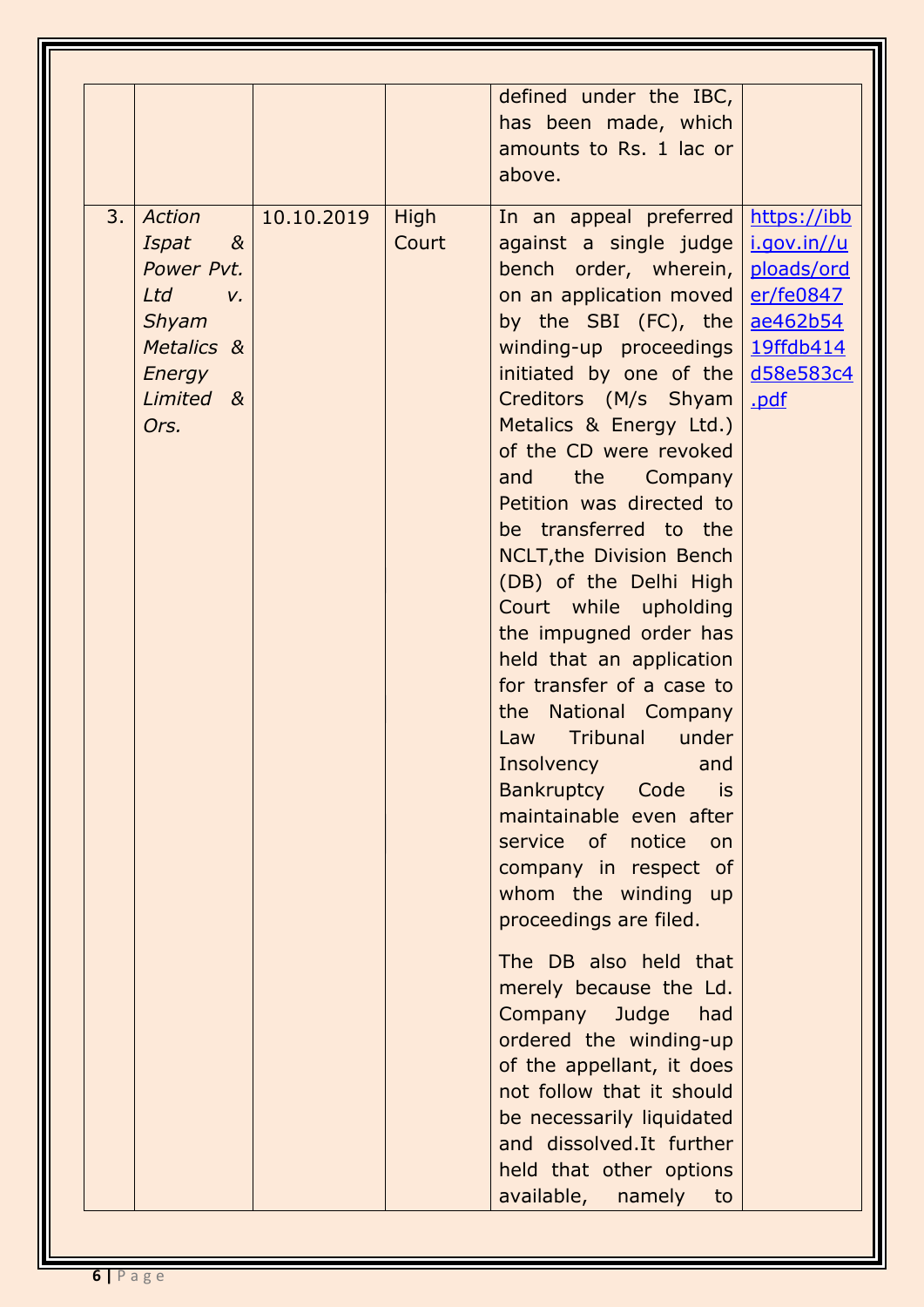|                                                                |                      |              | resolve/revive<br>a<br>company, can<br>and<br>should always<br>be<br>explored<br>unless<br>irrevocable<br>steps<br>towards liquidation have<br>already<br>been<br>undertaken.<br>The DB placed reliance                                                                                                                                                                                                                                                                                                        |                                                                                                                 |
|----------------------------------------------------------------|----------------------|--------------|----------------------------------------------------------------------------------------------------------------------------------------------------------------------------------------------------------------------------------------------------------------------------------------------------------------------------------------------------------------------------------------------------------------------------------------------------------------------------------------------------------------|-----------------------------------------------------------------------------------------------------------------|
|                                                                |                      |              | on Section 434 of the<br><b>Companies</b><br>Act,<br>1956 and Rules<br>5 and 6 of the<br>Companies (Transfer of<br>Pending Proceedings)<br>Rules, 2016 to hold that<br>unless an order<br>for<br>dissolution of<br>the<br>company was passed,<br>there was no bar against<br>the proceedings under<br>section 7 of the IBC.                                                                                                                                                                                    |                                                                                                                 |
| 4.<br>Limited v.<br>Mahender<br>Kumar<br>Khandelw<br>al & Anr. | JSW Steel 14.10.2019 | <b>NCLAT</b> | The issues raised in this<br>Appeal was whether the<br><i>Directorate</i><br><i><b>Enforcement</b></i><br>has<br>jurisdiction to attach the<br>property of the CD or<br>part thereof which is<br>undergoing CIRP; and<br>whether the 'Directorate<br>of Enforcement' comes<br>within the meaning of<br>OC in terms of Section 5<br>$(20)$ and $(21)$ of the<br>IBC, for the purpose of<br>money claim (civil<br>matter), which may be<br>generated out of the<br>attached property/ part<br>thereof of the CD. | https://ibb<br>i.gov.in//u<br>of   ploads/ord<br>er/eb655b<br><u>79aa6e04</u><br>ecf4af2d6c<br>353cfb7e.<br>pdf |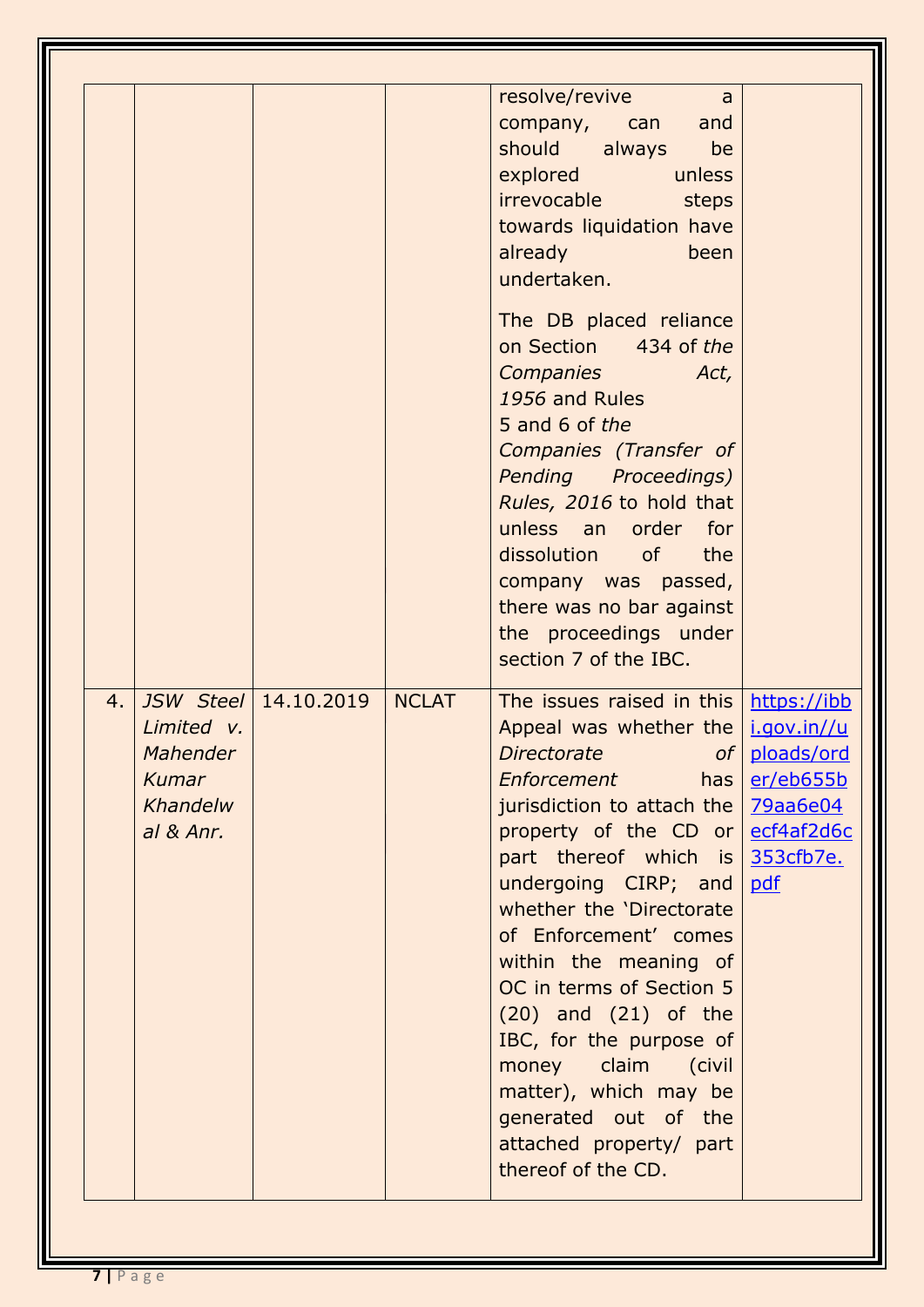| In the matter, a reply<br>affidavit was filed by the<br>Union of India stating<br>that "under the process<br>envisaged under the<br><b>Insolvency &amp; Bankruptcy</b><br>Code, 2016, once a<br>Resolution Plan is<br>approved by the Ld.<br>Adjudicating Authority, it<br>binding<br>is<br>$\mathsf{on}$<br>all<br>stakeholders. Before<br>approving the Resolution<br>Plan, objections<br>are<br>heard by the<br>Ld.<br>Adjudicating Authority<br>and once hearing on the<br>Resolution Plan and<br>objections is completed<br>before<br><i>the</i><br>Ld.<br>Adjudicating Authority<br>and the Resolution Plan<br>approved, such<br>is a<br>approved Resolution<br>Plan is binding on all<br>stakeholders, including<br>all government<br>agencies. The provision<br>of the Insolvency and<br>Bankruptcy<br>Code<br>(Amendment) Act, 2019<br>by which Section 31(1)<br>was amended, makes it<br>amply clear that<br>$\partial$<br>resolution<br>plan<br>is |  |
|---------------------------------------------------------------------------------------------------------------------------------------------------------------------------------------------------------------------------------------------------------------------------------------------------------------------------------------------------------------------------------------------------------------------------------------------------------------------------------------------------------------------------------------------------------------------------------------------------------------------------------------------------------------------------------------------------------------------------------------------------------------------------------------------------------------------------------------------------------------------------------------------------------------------------------------------------------------|--|
|                                                                                                                                                                                                                                                                                                                                                                                                                                                                                                                                                                                                                                                                                                                                                                                                                                                                                                                                                               |  |
|                                                                                                                                                                                                                                                                                                                                                                                                                                                                                                                                                                                                                                                                                                                                                                                                                                                                                                                                                               |  |
|                                                                                                                                                                                                                                                                                                                                                                                                                                                                                                                                                                                                                                                                                                                                                                                                                                                                                                                                                               |  |
|                                                                                                                                                                                                                                                                                                                                                                                                                                                                                                                                                                                                                                                                                                                                                                                                                                                                                                                                                               |  |
|                                                                                                                                                                                                                                                                                                                                                                                                                                                                                                                                                                                                                                                                                                                                                                                                                                                                                                                                                               |  |
|                                                                                                                                                                                                                                                                                                                                                                                                                                                                                                                                                                                                                                                                                                                                                                                                                                                                                                                                                               |  |
|                                                                                                                                                                                                                                                                                                                                                                                                                                                                                                                                                                                                                                                                                                                                                                                                                                                                                                                                                               |  |
|                                                                                                                                                                                                                                                                                                                                                                                                                                                                                                                                                                                                                                                                                                                                                                                                                                                                                                                                                               |  |
|                                                                                                                                                                                                                                                                                                                                                                                                                                                                                                                                                                                                                                                                                                                                                                                                                                                                                                                                                               |  |
|                                                                                                                                                                                                                                                                                                                                                                                                                                                                                                                                                                                                                                                                                                                                                                                                                                                                                                                                                               |  |
|                                                                                                                                                                                                                                                                                                                                                                                                                                                                                                                                                                                                                                                                                                                                                                                                                                                                                                                                                               |  |
|                                                                                                                                                                                                                                                                                                                                                                                                                                                                                                                                                                                                                                                                                                                                                                                                                                                                                                                                                               |  |
|                                                                                                                                                                                                                                                                                                                                                                                                                                                                                                                                                                                                                                                                                                                                                                                                                                                                                                                                                               |  |
|                                                                                                                                                                                                                                                                                                                                                                                                                                                                                                                                                                                                                                                                                                                                                                                                                                                                                                                                                               |  |
|                                                                                                                                                                                                                                                                                                                                                                                                                                                                                                                                                                                                                                                                                                                                                                                                                                                                                                                                                               |  |
|                                                                                                                                                                                                                                                                                                                                                                                                                                                                                                                                                                                                                                                                                                                                                                                                                                                                                                                                                               |  |
|                                                                                                                                                                                                                                                                                                                                                                                                                                                                                                                                                                                                                                                                                                                                                                                                                                                                                                                                                               |  |
|                                                                                                                                                                                                                                                                                                                                                                                                                                                                                                                                                                                                                                                                                                                                                                                                                                                                                                                                                               |  |
|                                                                                                                                                                                                                                                                                                                                                                                                                                                                                                                                                                                                                                                                                                                                                                                                                                                                                                                                                               |  |
|                                                                                                                                                                                                                                                                                                                                                                                                                                                                                                                                                                                                                                                                                                                                                                                                                                                                                                                                                               |  |
|                                                                                                                                                                                                                                                                                                                                                                                                                                                                                                                                                                                                                                                                                                                                                                                                                                                                                                                                                               |  |
|                                                                                                                                                                                                                                                                                                                                                                                                                                                                                                                                                                                                                                                                                                                                                                                                                                                                                                                                                               |  |
|                                                                                                                                                                                                                                                                                                                                                                                                                                                                                                                                                                                                                                                                                                                                                                                                                                                                                                                                                               |  |
|                                                                                                                                                                                                                                                                                                                                                                                                                                                                                                                                                                                                                                                                                                                                                                                                                                                                                                                                                               |  |
|                                                                                                                                                                                                                                                                                                                                                                                                                                                                                                                                                                                                                                                                                                                                                                                                                                                                                                                                                               |  |
|                                                                                                                                                                                                                                                                                                                                                                                                                                                                                                                                                                                                                                                                                                                                                                                                                                                                                                                                                               |  |
|                                                                                                                                                                                                                                                                                                                                                                                                                                                                                                                                                                                                                                                                                                                                                                                                                                                                                                                                                               |  |
|                                                                                                                                                                                                                                                                                                                                                                                                                                                                                                                                                                                                                                                                                                                                                                                                                                                                                                                                                               |  |
|                                                                                                                                                                                                                                                                                                                                                                                                                                                                                                                                                                                                                                                                                                                                                                                                                                                                                                                                                               |  |
|                                                                                                                                                                                                                                                                                                                                                                                                                                                                                                                                                                                                                                                                                                                                                                                                                                                                                                                                                               |  |
|                                                                                                                                                                                                                                                                                                                                                                                                                                                                                                                                                                                                                                                                                                                                                                                                                                                                                                                                                               |  |
|                                                                                                                                                                                                                                                                                                                                                                                                                                                                                                                                                                                                                                                                                                                                                                                                                                                                                                                                                               |  |
|                                                                                                                                                                                                                                                                                                                                                                                                                                                                                                                                                                                                                                                                                                                                                                                                                                                                                                                                                               |  |
|                                                                                                                                                                                                                                                                                                                                                                                                                                                                                                                                                                                                                                                                                                                                                                                                                                                                                                                                                               |  |
|                                                                                                                                                                                                                                                                                                                                                                                                                                                                                                                                                                                                                                                                                                                                                                                                                                                                                                                                                               |  |
|                                                                                                                                                                                                                                                                                                                                                                                                                                                                                                                                                                                                                                                                                                                                                                                                                                                                                                                                                               |  |
|                                                                                                                                                                                                                                                                                                                                                                                                                                                                                                                                                                                                                                                                                                                                                                                                                                                                                                                                                               |  |
|                                                                                                                                                                                                                                                                                                                                                                                                                                                                                                                                                                                                                                                                                                                                                                                                                                                                                                                                                               |  |
| binding on<br>Central                                                                                                                                                                                                                                                                                                                                                                                                                                                                                                                                                                                                                                                                                                                                                                                                                                                                                                                                         |  |
| Government and all                                                                                                                                                                                                                                                                                                                                                                                                                                                                                                                                                                                                                                                                                                                                                                                                                                                                                                                                            |  |
| statutory authorities."                                                                                                                                                                                                                                                                                                                                                                                                                                                                                                                                                                                                                                                                                                                                                                                                                                                                                                                                       |  |
|                                                                                                                                                                                                                                                                                                                                                                                                                                                                                                                                                                                                                                                                                                                                                                                                                                                                                                                                                               |  |
| <b>Taking</b><br>into                                                                                                                                                                                                                                                                                                                                                                                                                                                                                                                                                                                                                                                                                                                                                                                                                                                                                                                                         |  |
| consideration the stand                                                                                                                                                                                                                                                                                                                                                                                                                                                                                                                                                                                                                                                                                                                                                                                                                                                                                                                                       |  |
| taken by the parties, the                                                                                                                                                                                                                                                                                                                                                                                                                                                                                                                                                                                                                                                                                                                                                                                                                                                                                                                                     |  |
| Appellate Tribunal, while                                                                                                                                                                                                                                                                                                                                                                                                                                                                                                                                                                                                                                                                                                                                                                                                                                                                                                                                     |  |
|                                                                                                                                                                                                                                                                                                                                                                                                                                                                                                                                                                                                                                                                                                                                                                                                                                                                                                                                                               |  |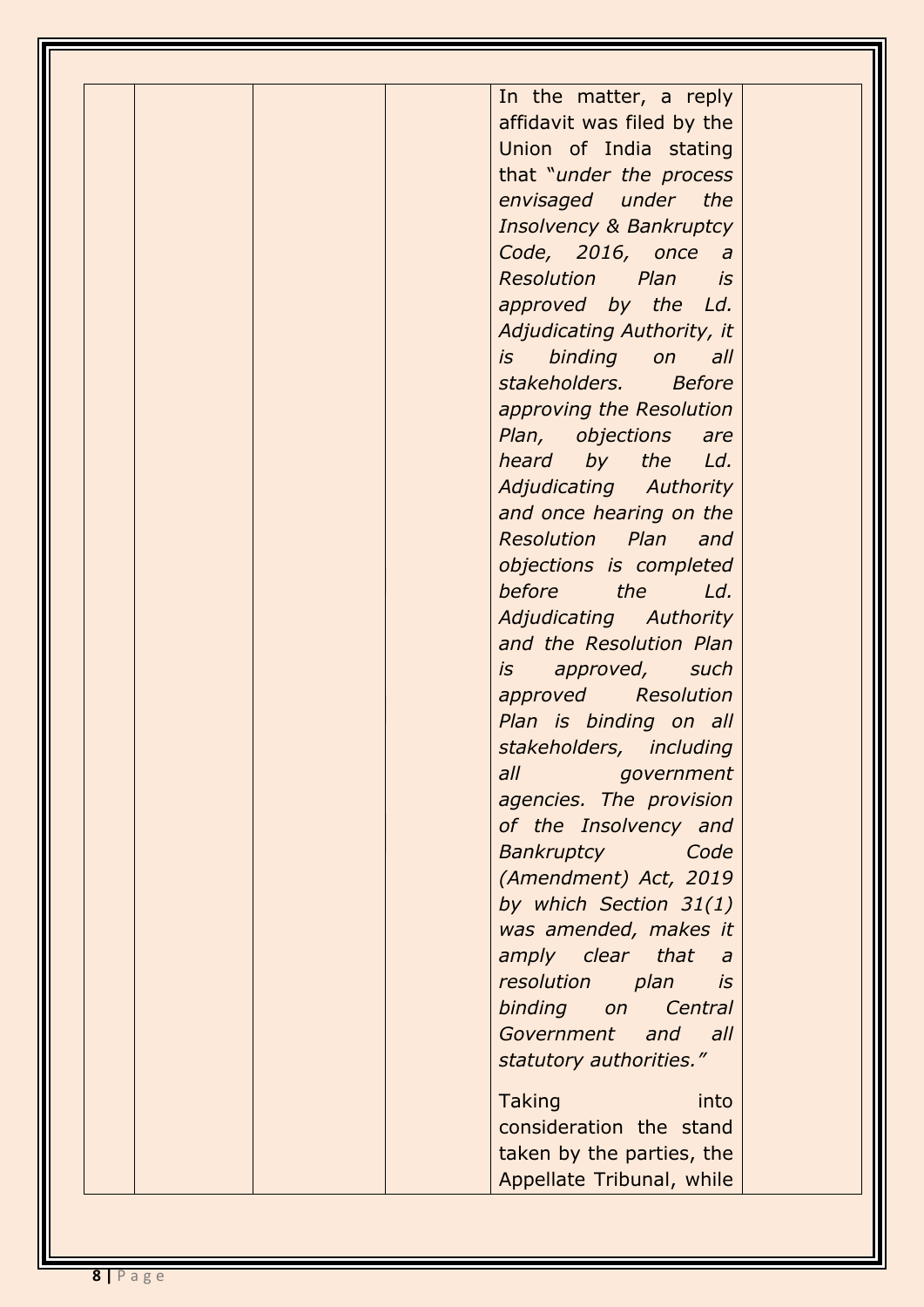|    |                                                                               |            |              | answering the issues<br>raised, held that the<br>Director,<br><b>Deputy</b><br>Director and<br>other<br>officers of 'Directorate of<br>Enforcement'<br>are<br>prohibited from<br>attachment of any<br>property of the<br><b>Corporate</b><br><b>Debtor</b><br>(Bhushan Power and<br>Steel Limited) without<br>prior approval of the<br>Appellate Tribunal.                                                                                                                                                                                                                                                                                                                                                      |                                                                                                     |
|----|-------------------------------------------------------------------------------|------------|--------------|-----------------------------------------------------------------------------------------------------------------------------------------------------------------------------------------------------------------------------------------------------------------------------------------------------------------------------------------------------------------------------------------------------------------------------------------------------------------------------------------------------------------------------------------------------------------------------------------------------------------------------------------------------------------------------------------------------------------|-----------------------------------------------------------------------------------------------------|
| 5. | Karan<br>Goel<br>$V_{\iota}$<br>M/s<br>Pashupati<br><b>Jewellers</b><br>& Anr | 01.10.2019 | <b>NCLAT</b> | An appeal was preferred<br>by Mr. Karan Goyal,<br>Promoter of M/s<br>Marigold Overseas<br>Limited (Corporate<br>Debtor) challenging<br>impugned order dated<br>20th September, 2019<br>passed by the AA<br>wherein the AA admitted<br>filed<br>application<br>an<br>under Section 7, IBC<br>preferred<br>by<br>M/s<br>Pashupati Jewellers<br>(Financial Creditor).<br>The CIRP proceedings<br>initiated against the CD<br>were challenged on the<br>ground that the loan<br>facility of Rs. 2.6 Crores<br>was availed by one Mr.<br>Bal Karan Singh Bhullar<br>from Sumedha Kanodia<br>and<br>an agreement<br>thereof was executed on<br>7th April, 2017. The<br>Appellant contended<br>that the said agreement | https://ibb<br>i.gov.in//u<br>ploads/ord<br>er/1c818fd<br>036a03ea<br>aa5eb874f<br>2f41c631.<br>pdf |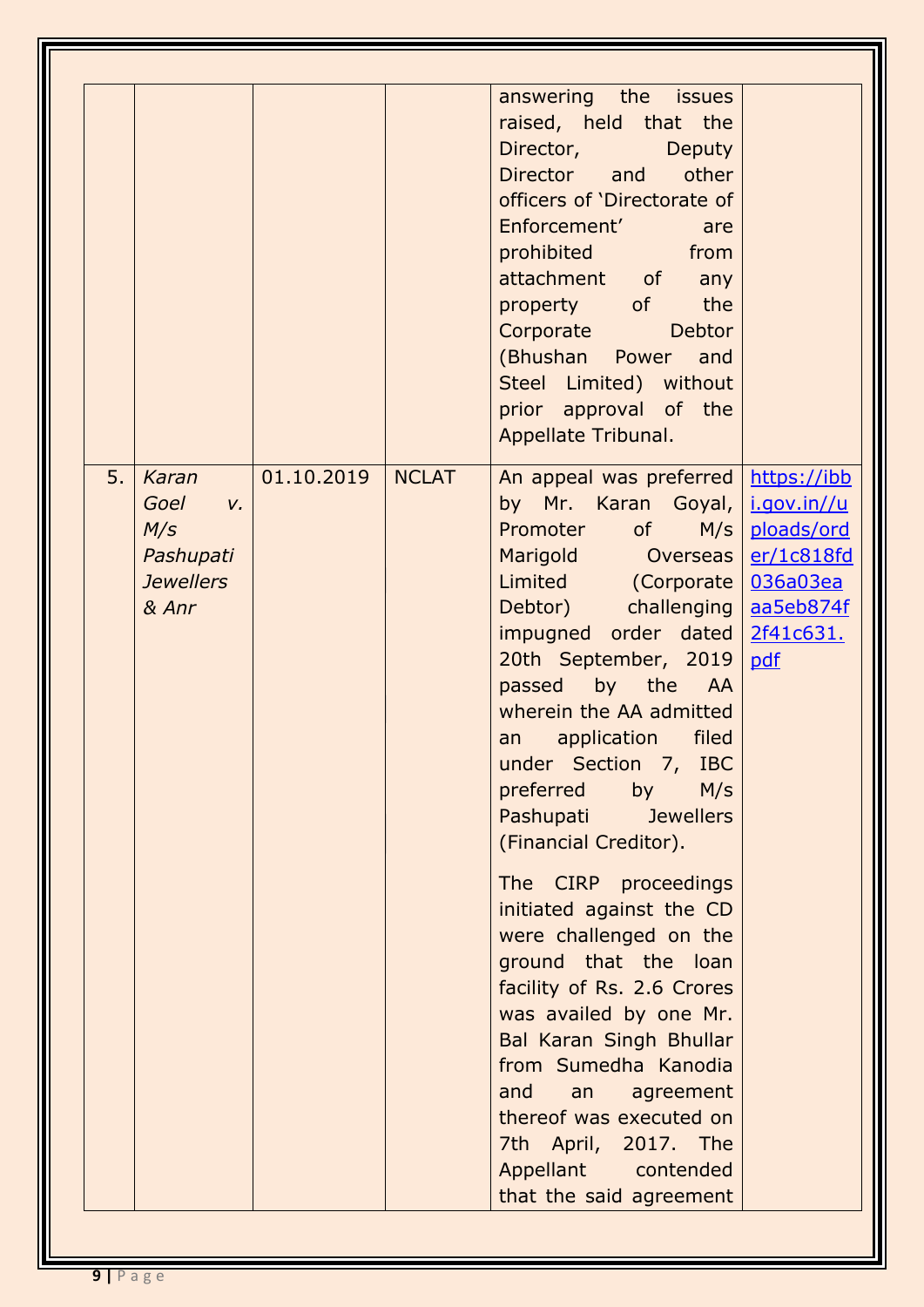| in<br>executed<br><b>was</b> |  |
|------------------------------|--|
| violation of Section 185     |  |
| of the Companies Act,        |  |
| 2013 and that the            |  |
| 'Corporate Guarantee         |  |
| and Undertaking'             |  |
| Agreement dated<br>7th       |  |
| April, 2017<br>as            |  |
| purported, has been          |  |
| given by the CD.It was       |  |
| alleged that there is a      |  |
| fraud played by one of       |  |
| the erstwhile Director,      |  |
| namely - Mr. Navlesh         |  |
| andthe so-called             |  |
| 'Corporate Guarantee         |  |
| and Undertaking'             |  |
| Agreement dated 7th          |  |
| April, 2017 is<br>not        |  |
| reflected in the records     |  |
| of the 'Corporate Debtor'    |  |
| available with<br>the        |  |
| Registrar of Companies.      |  |
| Relying on these             |  |
| contentions, it<br>was       |  |
| contended that in the        |  |
| eyes of law, no              |  |
| 'Corporate Guarantee'        |  |
| has been given by the        |  |
| CD, and therefore,           |  |
| application u/s 7, IBC is    |  |
| not maintainable.            |  |
| In order to decide the       |  |
| merit of the contentions     |  |
| raised and to dispose-off    |  |
| the appeal, NCLAT relied     |  |
| upon the judgement of        |  |
| Hon'ble Supreme Court        |  |
| passed in the matter of      |  |
| Innoventive Industries       |  |
| Ltd. v. ICICI Bank and       |  |
| Anr. and held that once      |  |
|                              |  |
|                              |  |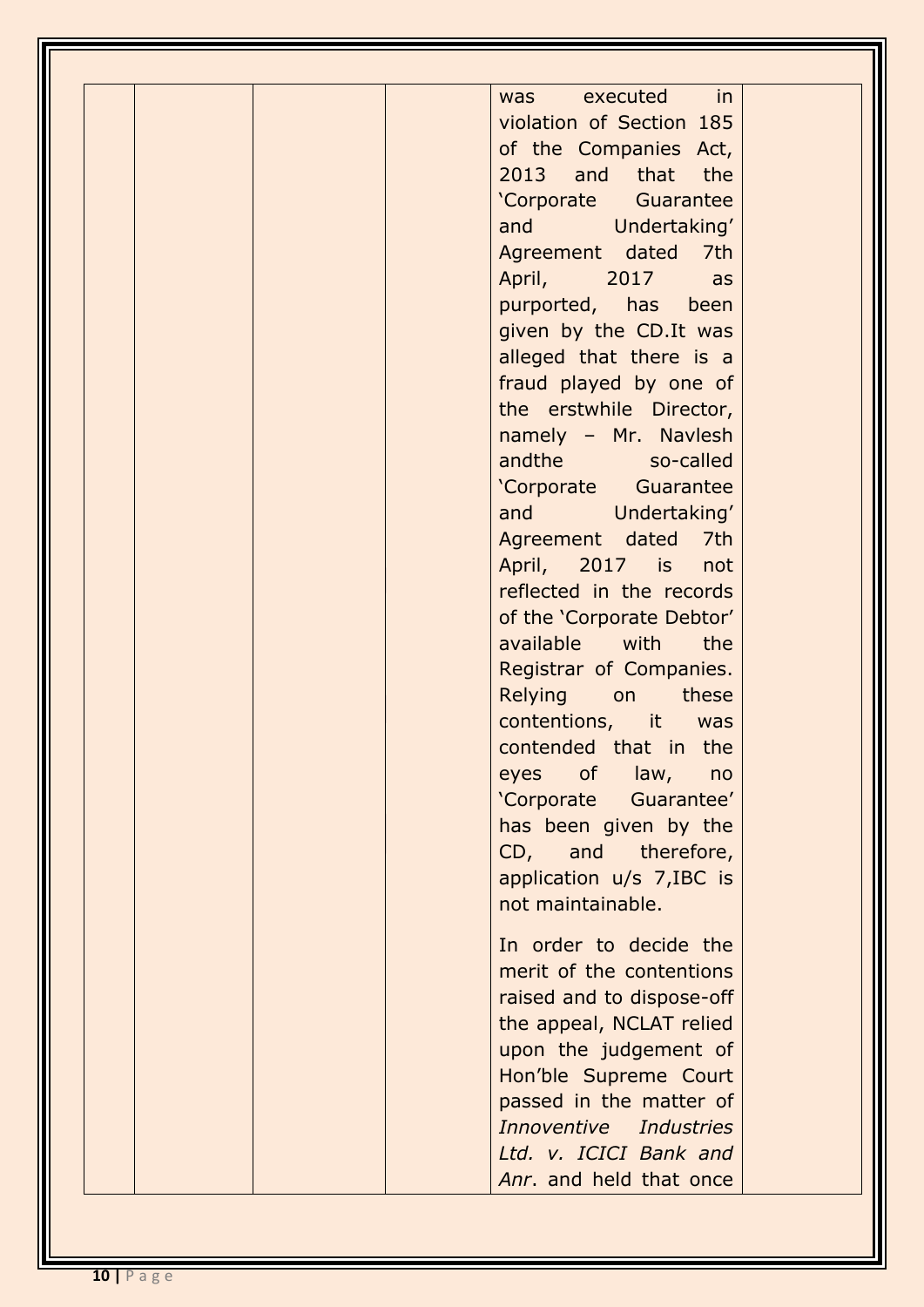| 6. | R.G. Steels                                         | 23.09.2019 | NCLT,               | the AA is satisfied on the<br>basis of records thatthe<br>debt is payable and<br>there is default, the AA<br>is required to admit the<br>application.It further<br>held that merely<br>because a suit has been<br>filed by the Appellant<br>which is pending, cannot<br>be a ground to reject<br>the application $u/s$ 7,<br>IBC. Pre-existing dispute<br>cannot be a subject<br>matter of Section 7,<br>though it may<br>be<br>relevant under Section<br>9, IBC.<br>A petition was preferred                                                                                                                                                 | https://ibb                                                             |
|----|-----------------------------------------------------|------------|---------------------|-----------------------------------------------------------------------------------------------------------------------------------------------------------------------------------------------------------------------------------------------------------------------------------------------------------------------------------------------------------------------------------------------------------------------------------------------------------------------------------------------------------------------------------------------------------------------------------------------------------------------------------------------|-------------------------------------------------------------------------|
|    | v.Berry<br>Auto<br><b>Ancilliaries</b><br>Pvt. Ltd. |            | <b>New</b><br>Delhi | by M/s RG Steels as an<br>Operational Creditor<br>under<br>Section 9, IBC<br>seeking orders<br>for $ $<br>initiation of CIRP against   791b458c<br>M/s. Berry Auto<br><b>Ancillaries</b><br>Private<br>Limited<br>(Corporate<br>before<br>Debtor)<br>the<br>Adjudicating Authority.<br>While dismissing<br>the<br>petition preferred, the<br>AA held that the petition<br>has been preferred by<br>M/s RG Steels, which is<br>Sole<br>Proprietary<br>a<br>Concern. It was further<br>held that by virtue of<br>definition as contained<br>in Section 3(23) of IBC,<br>2016 a person even<br>though includes<br>an<br>"individual" it does not | i.gov.in//u<br>ploads/ord<br>er/3b4ed0<br>e251cf3d3<br>5c50b0c1<br>.pdf |